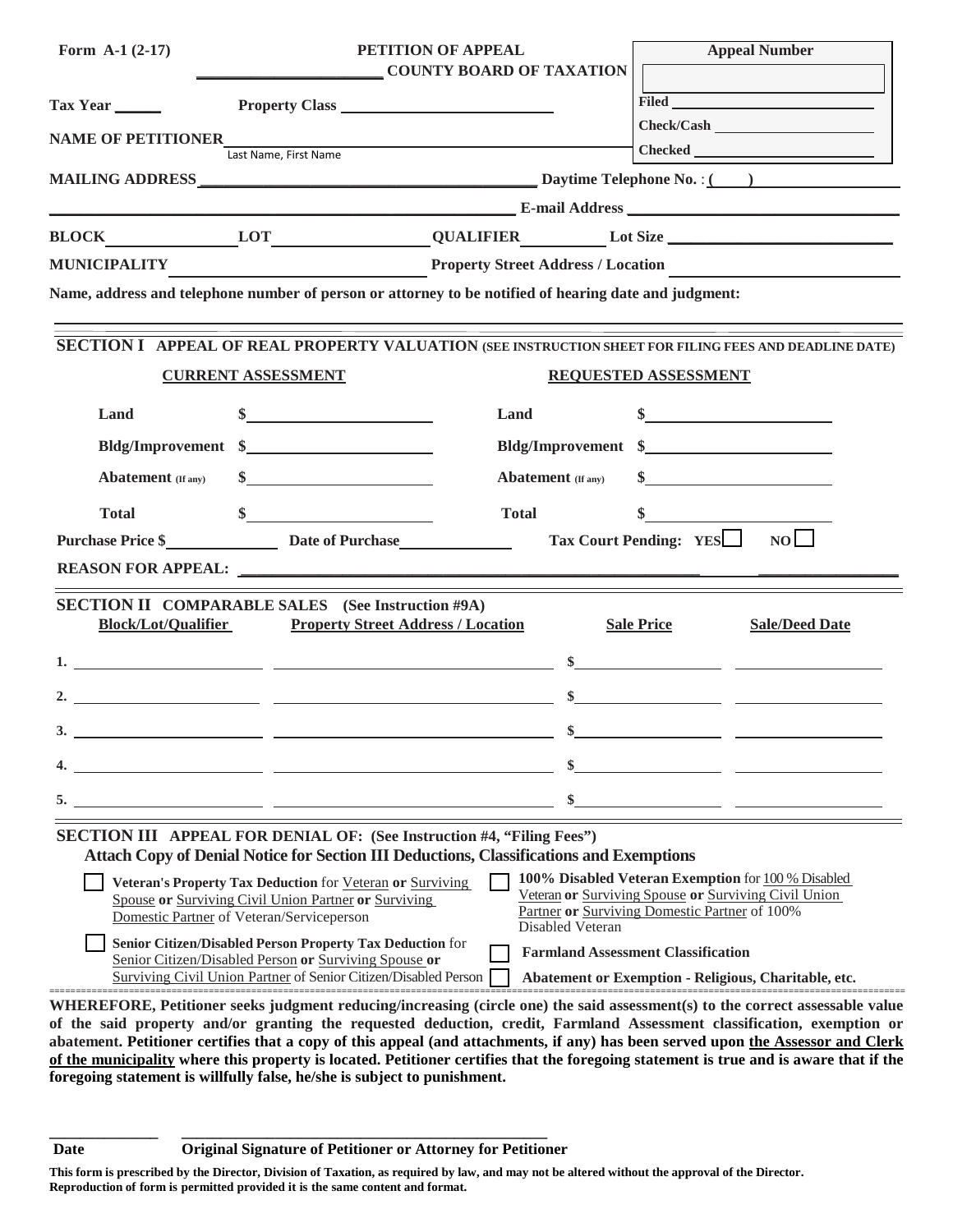# **\_\_\_\_\_\_\_\_\_\_\_\_\_ COUNTY BOARD OF TAXATION INSTRUCTIONS FOR FILING PETITION OF APPEAL**

# **1. FILING DATE**

- **(a)** Your appeal must be *received* (not merely postmarked) by the county board of taxation on or before April 1 of the tax year, or 45 days from the date the bulk mailing of Notification of Assessment is completed in the taxing district, whichever is later. An appeal received after the close of business hours on April 1, or 45 days from the date the bulk mailing of Notification of Assessment is completed in the taxing district, whichever is later, is untimely filed and will result in dismissal of the appeal. If the subject property lies within a taxing district where a municipal-wide revaluation or municipal-wide reassessment has been implemented, your appeal must be *received* (not merely postmarked) by the county board of taxation on or before May 1 of the tax year. If the last day for filing an appeal falls on a Saturday, Sunday, or legal holiday, the last day shall be extended to the first succeeding business day.
- **(b)** A taxpayer will have 45 days to file an appeal upon issuance of Notification of Change of Assessment.

#### **FILING DATE FOR MONMOUTH COUNTY RESIDENTS ONLY – Filing dates for Monmouth County Tax Board appeals have changed. Please visit [https://secure.njappealon](https://secure.njappealonline.com/)line.com/ or call the Monmouth County Tax Board for details.**

#### **2. SEPARATE APPEALS**

Separate appeals must be filed for each taxed parcel unless the county tax board administrator grants prior approval to consolidate parcels or lots into one appeal filing using form MAS (Multiple Appeal Schedule).

## **3**. **FILING OF PETITION**

- **(a)** The original petition must be filed with the county board of taxation.
- **(b)** A copy must be served upon **the assessor of the municipality** in which the property is located or, in the case of a municipal appeal, served upon the taxpayer.
- **(c)** A copy must be served upon **the clerk of the municipality** in which the property is located or, in the case of a municipal appeal, served upon the taxpayer.
- **(d)** A copy should be retained by the petitioner.
- **(e)** Any supporting documents attached to the original petition must also be attached to the assessor's and municipal clerk's copies.

#### **4. FILING FEES** (*Must accompany original petition of appeal*)

| (a) | Assessed Valuation less than \$150,000             | 5.00               |
|-----|----------------------------------------------------|--------------------|
|     | \$150,000 or more, but less than \$500,000         | \$25.00            |
|     | \$500,000 or more, but less than \$1,000,000<br>2. | \$100.00           |
|     | \$1,000,000 or more<br>3.                          | \$150.00           |
| (b) | Appeal on Classification                           | \$25.00            |
| (c) | Appeal on Valuation and Classification             | Sum of (a) and (b) |
| (d) | Appeal not covered by (a), (b), and (c)            | \$25.00            |
|     |                                                    |                    |

#### *Check should be made payable to: County Tax Administrator. Fees are non-refundable.*

# **Property Classifications N.J.A.C. 18:12-2.2**

| 1 – Vacant            | 4B - Industrial                                                | 15B - Other School Property      |
|-----------------------|----------------------------------------------------------------|----------------------------------|
| 2 – Residential       | 4C – Apartments (5 or more families)                           | 15C – Public Property            |
| 3A – Farm (Regular)   | 6A – Personal Property (Telephone)                             | 15D - Church Charitable Property |
| 3B – Farm (Qualified) | 6B – Machinery, Apparatus or Equipment of Petroleum Refineries | 15E - Cemeteries and Graveyards  |
| 4A – Commercial       | 15A – Public School Property                                   | 15F – Other Exempt Properties    |
|                       |                                                                |                                  |

#### **No fee is required to file a petition contesting the denial of an application for a:**

- deduction for veteran or veteran's surviving spouse/ surviving civil union partner/ surviving domestic partner or serviceperson's surviving spouse/ surviving civil union partner/ surviving domestic partner;
- deduction for senior citizen or disabled person or surviving spouse/ surviving civil union partner of a senior citizen or disabled person;
- exemption for disabled veteran or surviving spouse/ surviving civil union partner/ surviving domestic partner of a disabled veteran or surviving spouse/ surviving civil union partner/ surviving domestic partner of serviceperson.

#### **5. PAYMENT OF REAL ESTATE TAXES ON APPEAL**

**N.J.S.A.** 54:3-27 provides that a taxpayer who files an appeal from an assessment must pay to the collector of the taxing district no less than the total of all taxes and municipal charges due up to and including the first quarter of the taxes and municipal charges assessed against him for the current year. The county board may relax the tax payment requirement and fix such terms for payment of the tax as the interests of justice may require. If the county board of taxation refuses to relax this payment requirement and that decision is appealed, the State Tax Court may hear all issues without remand to the board as the interests of justice may require.

#### **6. ADJOURNMENTS**

No adjournments will be granted except for extraordinary reasons.

# **7. REPRESENTATION AT HEARING**<br>(a) A taxpayer must be present

- A taxpayer must be present at the hearing or be represented by an Attorney-at-Law admitted to practice in the State of New Jersey.
- (b) If the petitioner is a legal entity, such as a corporation, partnership, LLC, trust etc., the appeal must be prosecuted by an Attorney-At-Law admitted to practice in the State of New Jersey, unless the subject property's prior year taxes were less than \$25,000, in which case the petitioner can appear in his, her, or its own behalf.